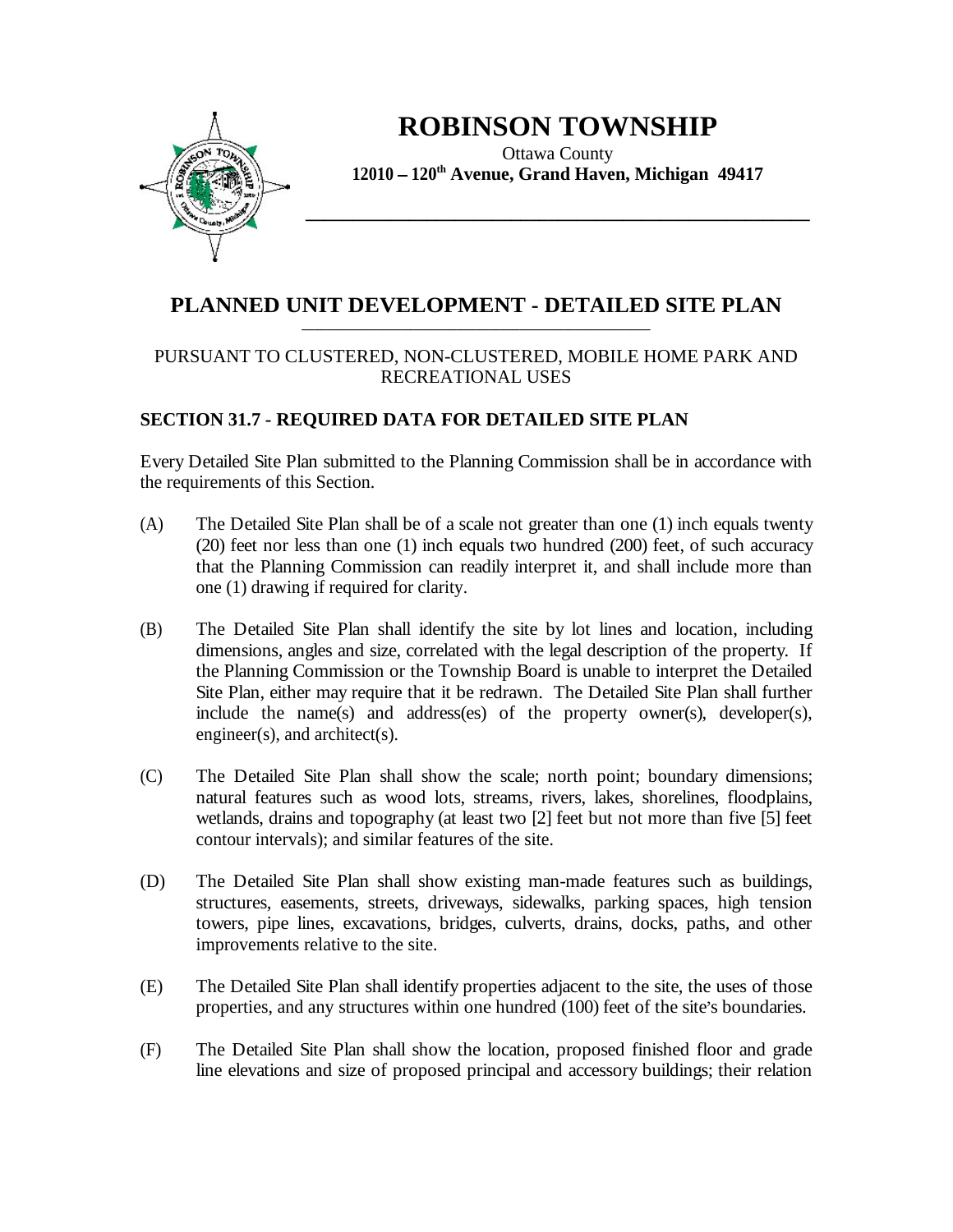to each other and to any existing structures to remain on the site and to the shoreline, if applicable; and the heights of all buildings and structures.

- (G) The Detailed Site Plan shall show the proposed streets, driveways, curb cuts, access easements, acceleration lanes, deceleration lanes, passing lanes, sidewalks, walkways, bicycle paths, and other vehicular and pedestrian circulation features within and adjacent to the site. The Detailed Site Plan shall also show the location, size and number of parking spaces in the off-street parking areas and the identification of service lanes, service parking and loading/unloading zones.
- (H) The Detailed Site Plan shall show the proposed location, use and size of open spaces and the location of any landscaping, screening, buffering, fences or walls on the site. Any proposed alterations to the topography, vegetation and other natural features of the site shall be indicated.
- (I) The Detailed Site Plan shall show the location and size of all existing utilities (public and private) serving the site, as well as the location and size of all proposed utilities, specifically including without limitation existing and proposed water lines or wells, sewer lines or septic systems, telephone lines, gas lines, electric lines and cable television lines.
- (J) The Detailed Site Plan shall include a vicinity map showing the location of the site in relation to the surrounding street system, and to the shoreline if applicable.
- (K) The Detailed Site Plan shall show the location and design of storm sewers and any retention or detention ponds.
- (L) The Detailed Site Plan shall show the elevation and location of existing and proposed storm water drainage courses and County drains.
- (M) The Detailed Site Plan shall show the location and type of existing soils on the site and any certification of borings.
- (N) The Detailed Site Plan shall show the location and type of existing vegetation.
- (O) The Detailed Site Plan shall show the location and any applicable screening of all proposed structures on the site, including but not limited to flagpoles, lightpoles, docks, transformers, air conditioners, generators, etc.
- (P) The Detailed Site Plan shall show the location, dimensions and details of common open spaces and common facilities on the site.
- (Q) The Detailed Site Plan shall show the location, size and specifications of all signs and advertising features on the site.
- (R) The Detailed Site Plan shall show exterior lighting locations, the area of illumination and the type of fixtures and shielding to be used.